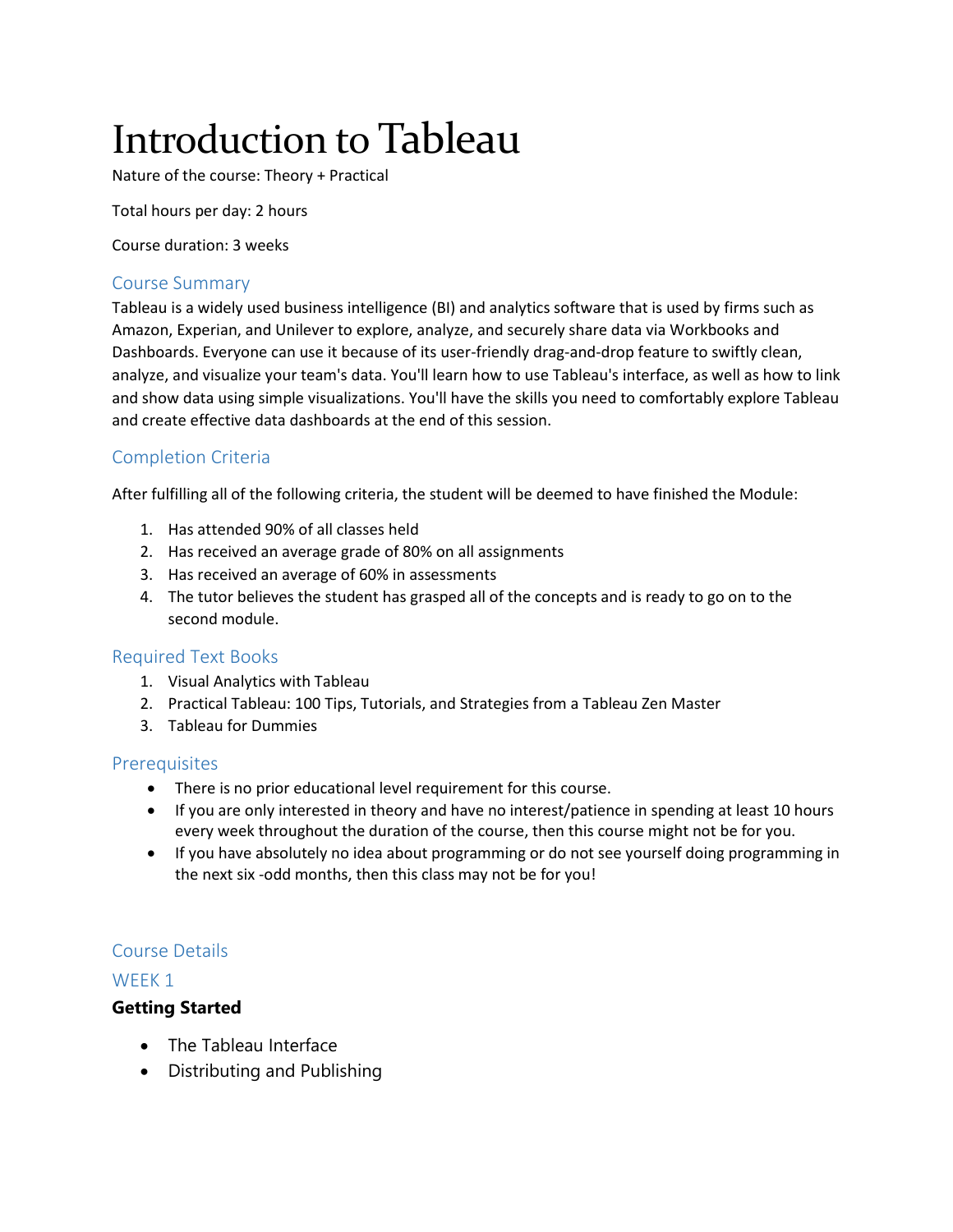# **Tableau Preparation**

- Getting Started with Tableau Prep Builder
- The Tableau Prep Builder Interface
- The Input Step
- The Cleaning Step
- Group and Replace
- The Profile Pane
- The Pivot Step
- The Aggregate Step
- The Join Step
- The Union Step
- The Output Step
- Tableau Prep Conductor

## **Connecting to Data**

- Getting Started with Data
- Managing Metadata
- Managing Extracts
- Saving and Publishing Data Sources
- Data Prep with Text and Excel Files
- Join Types with Union
- Cross-database Joins
- Data Blending
- Additional Data Blending Topics
- Connecting to PDFs
- Connecting to Cubes

## **Visual Analytics**

- Getting Started with Visual Analytics
- Drill Down and Hierarchies
- Sorting
- Grouping
- Additional Ways to Group
- Creating Sets
- Working with Sets
- Set Actions
- Ways to Filter
- Using the Filter Shelf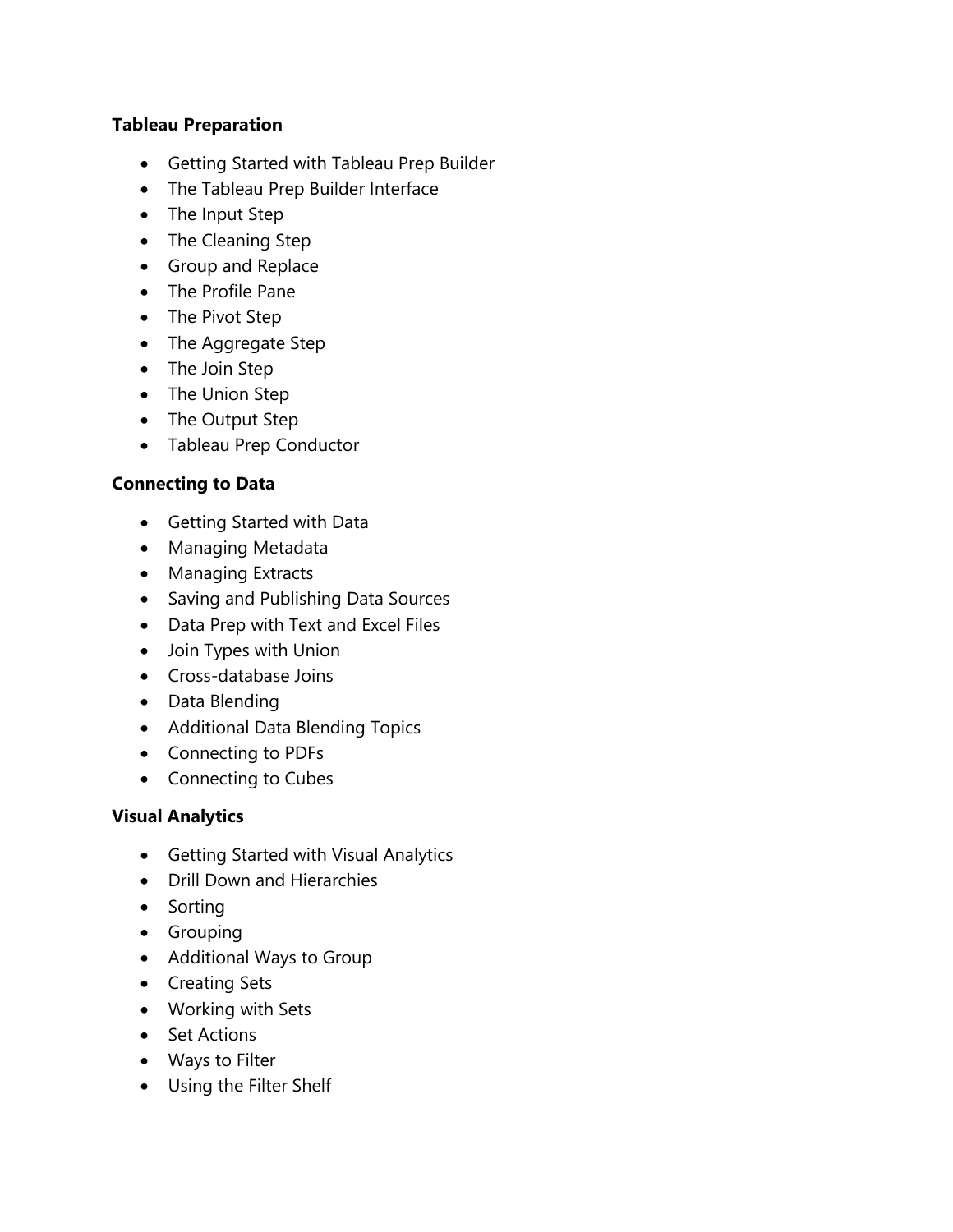- Interactive Filters
- Where Tableau Filters
- Additional Filtering Topics
- Parameters
- Parameter Actions
- Formatting
- The Formatting Pane
- Basic Tooltips
- Viz in Tooltip
- Trend Lines
- Reference Lines
- Forecasting
- Clustering
- Analysis with Cubes and MDX

# WEEK 2

## **Dashboards and Stories**

- Getting Started with Dashboards and Stories
- Building a Dashboard
- Dashboard Objects
- Dashboard Formatting
- Dashboard Interactivity Using Actions
- Dashboard Extensions
- Device Designer
- Story Points

## **Mapping**

- Getting Started with Mapping
- Maps in Tableau
- Editing Unrecognized Locations
- Spatial Files
- The Density Mark Type (Heat maps)
- Expanding Tableau's Mapping Capabilities
- Custom Geocoding
- Polygon Maps
- Map box Integration
- WMS: Web Mapping Services
- Background Images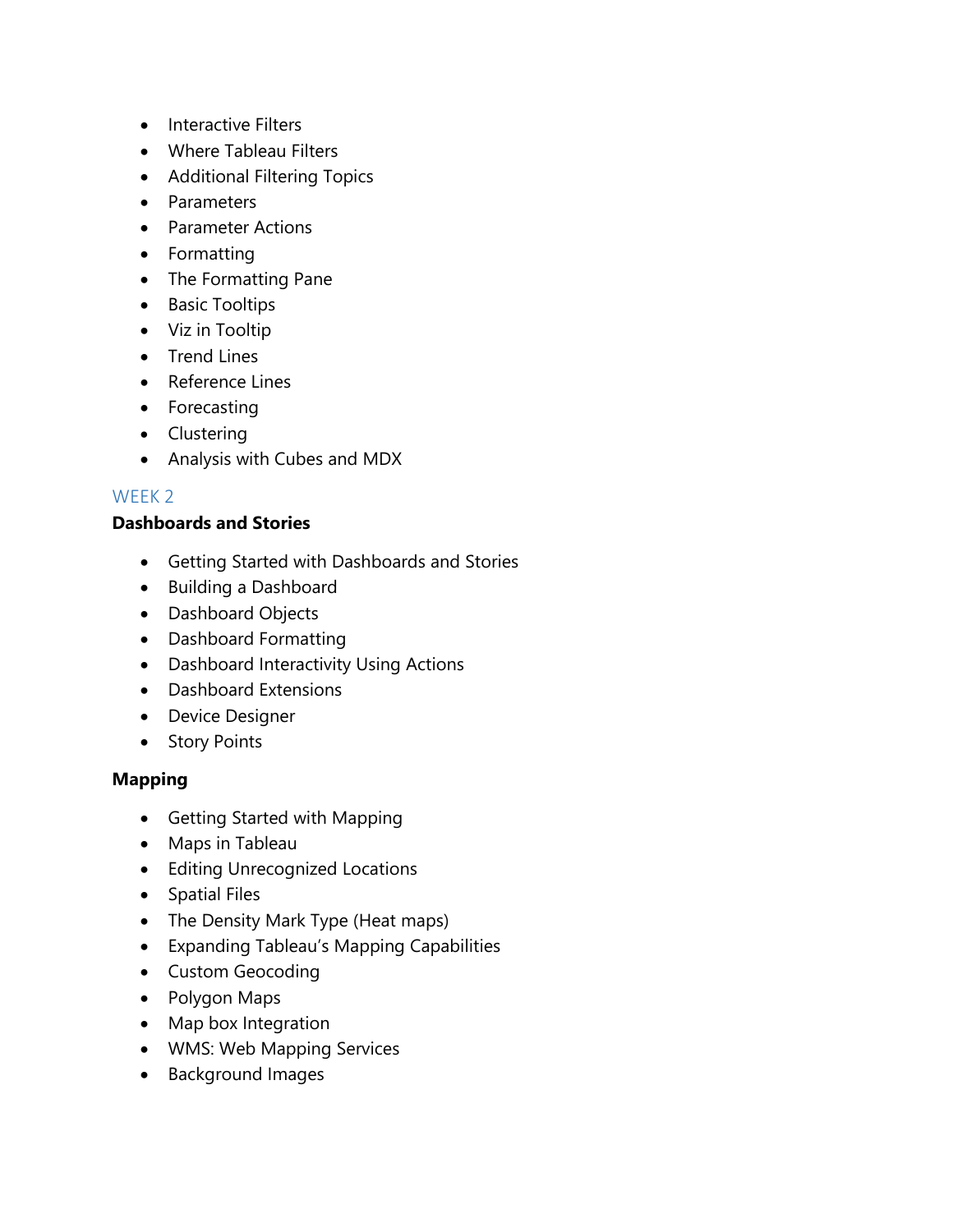# **Calculations**

- Getting Started with Calculations
- Calculation Syntax
- Intro to Table Calculations
- Modifying Table Calculations
- Introduction to LOD Expressions
- Aggregate Calculations
- Date Calculations
- Logic Calculations
- String Calculations
- Number Calculations
- Type Calculations
- Conceptual Topics with LOD Expressions
- Aggregation and Replication with LOD Expressions
- Nested LOD Expressions
- How to Integrate R and Tableau
- Using R within Tableau

# WEEK 3

# **Why is Tableau Doing That?**

- Understanding Pill Types
- Measure Names and Measure Values
- Aggregation, Granularity, and Ratio Calculations
- When to Blend and When to Join
- Filtering for Top Across Panes

## **How To**

- Using a Parameter to Change Fields
- Finding the Second Purchase Date with LOD Expressions
- Cleaning Data by Bulk Re-aliasing
- Bollinger Bands
- Bump Charts
- Control Charts
- Funnel Charts
- Step and Jump Lines
- Pareto Charts
- Waterfall Charts